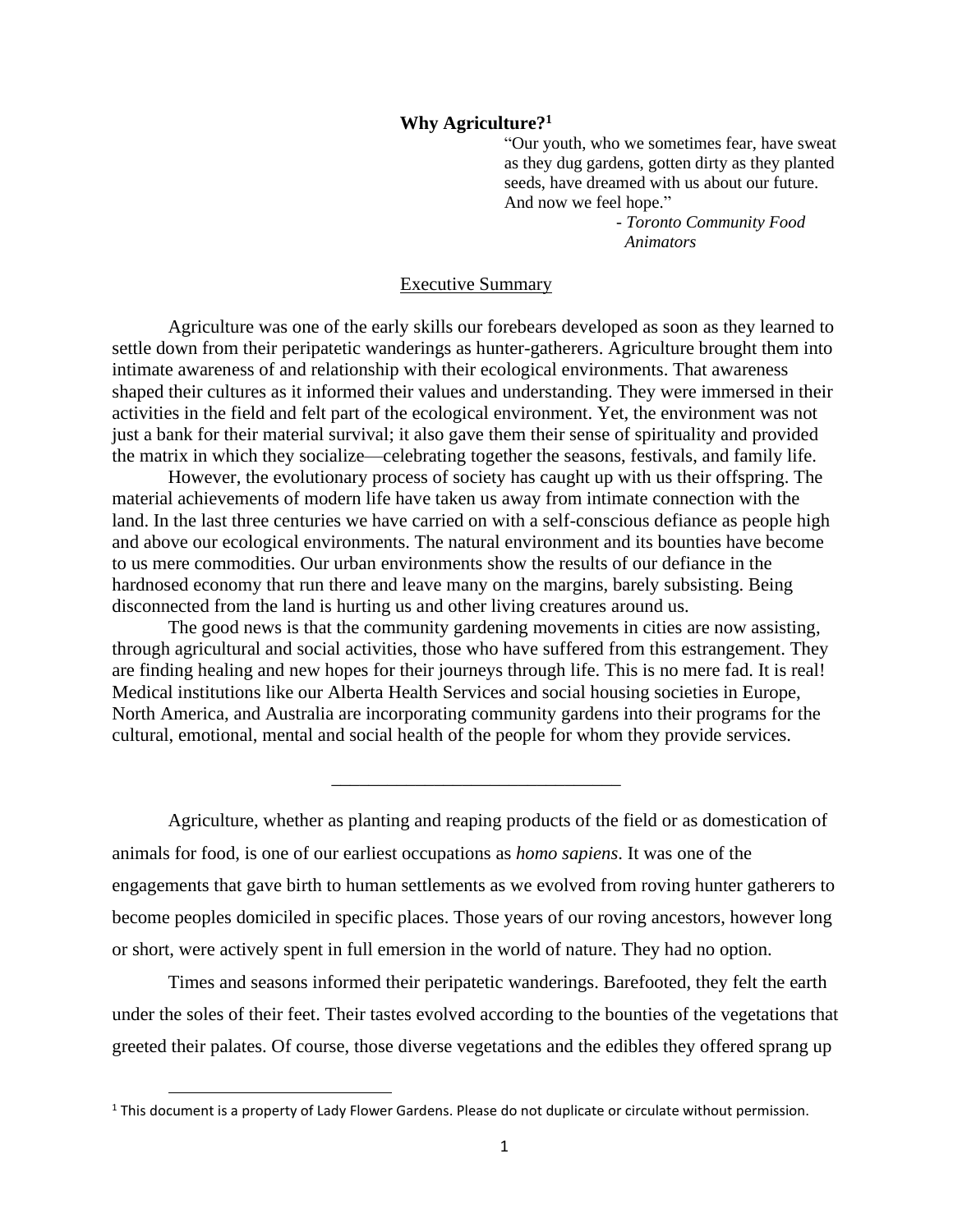in consistence with the various climatic and ecological conditions that governed the various parts of the planet they trod. With centuries and millennia of trial and error, their eating habits and food culture synchronized with their environments, and the physiological functioning of their bodies harmonized with the immediate world around them. They were in nature and nature was in them.

More than the physical immersion in the world around them, our forebears perceived and felt the transcendent dimension of their world. The unfailing dynamics of their ecological environment in the cycles of the seasons, the flashes of insights that came with their bent postures towards the earth in agricultural production, the surreal feel of their fingers deepened in the soil, and the pollen-laden air they inhaled, all strengthened their bodily immunity and awakened their intuition of the value of the material world for their metaphysical wellbeing. It is no surprise that the earliest literature that emerged from their primal philosophies, their oral and written sacred texts, often began with descriptions of our origins as located in an idyllic garden long lost.

As in every evolutionary process, the old must yield to the new; but the outcome of encountering the new will depend on who we are today. We cannot unlive the past with total detachment from its contributions to our genetic and cultural evolution. The emergence of settled communities has impacted culture and necessitated governance. And although our modern society is far from our primal beginnings, both in value and texture, we still live in tension with those beginnings. For we remain the people we have been from our origins, and home does not stop beckoning at us, especially when our great but synthetic achievements fail us. Many are making the return home today in urban community gardening, healing themselves from the stress of our fragile lifestyles.

Yes! Modernity and its technological achievements have taken many of us away from working on the land. We live in the industrialized north where we engage in services and production processes that are remotely connected with the land. With the increasing sophistication of technology, we are not only moving away from appreciating the value of *terra firma* for our total wellness, we are also reducing it to a mere commodity for making quick money by disposing it wholesale or utilizing it in parts for mining, quarrying, and housing. The secularization that increasingly drives this use is most evident in the cities, and it is daily leaving many behind. Modern society's hardnosed philosophy of take-it-or-leave-it has orphaned

2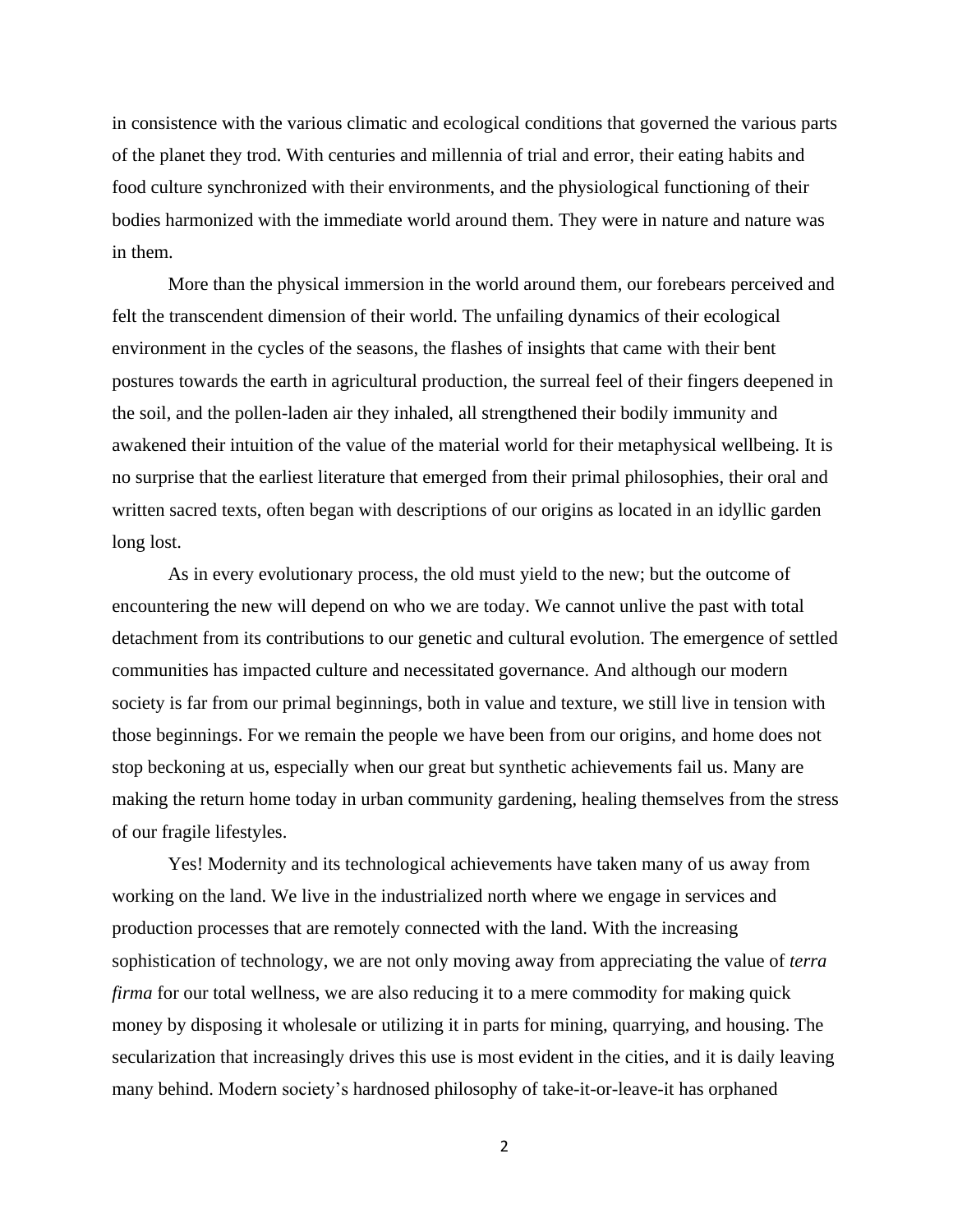disadvantaged people and groups, structurally consigning them to the margins of society where their vulnerabilities have exposed them to the vagaries of street life and their consequences.

However, there are movements in the world today that are recognizing the disconnect among us humans in consequence of our disconnect from the land. To overcome this challenge and its attending consequences, new housing movements are rooting for integrated housing schemes where residents, across their various ethnicities and statuses as privileged and underserved citizens, can interact and share their common humanity. City-located community gardens (CG) are part of this trend. These are "open spaces managed and operated by members of the community in which food or flowers are cultivated…. CGs are often seen as a positive solution to address social, health and environmental challenges" (Dyg, Christensen, and Peterson 2019).

Early community gardens in North America started from New York city as a marginal movement that converted vacant urban lots into vegetable gardens in the face of urban blight that followed industrialization. Its evident success made it trendy as a movement being promoted by institutions that are committed to human wellness, including the World Health Organization. The movement has gained attention among health and social workers in Europe, North America, and Australia as an emerging corrective to the social, economic, and psychological effects of urban culture. Hou (2017), along with other researchers (Wakefield et al., 2007; Tharrey et al.; 2007; & Kingsley et al., 2019), observed that these gardens are gaining appreciation for their "multimodal" function as "convivial… cultural… inclusive… restorative… democratic… and… resilient" spaces, thereby contributing to the wellbeing of those involved and their communities. These results are not far to check.

Here in Alberta, our provincial health management body, Alberta Health Services (AHS), has been promoting and using CGs in assisting underserved and disadvantaged members of our communities through the services of recreational therapists. AHS is using community gardening, to support their participants in cultivating wholesome values and critical skills for independent and stable living. Through gardening, for example at Lady Flower Gardens, the participants learned social interaction skills, develop emotional wellbeing, and leisure awareness. Although they come to the gardens for various reasons of curiosity, socialization, mental and physical health improvement, sheer enjoyment, gardening, observance of nature, and change of environment, they often reported personal renewal at the end of each visit. In the AHS report of

3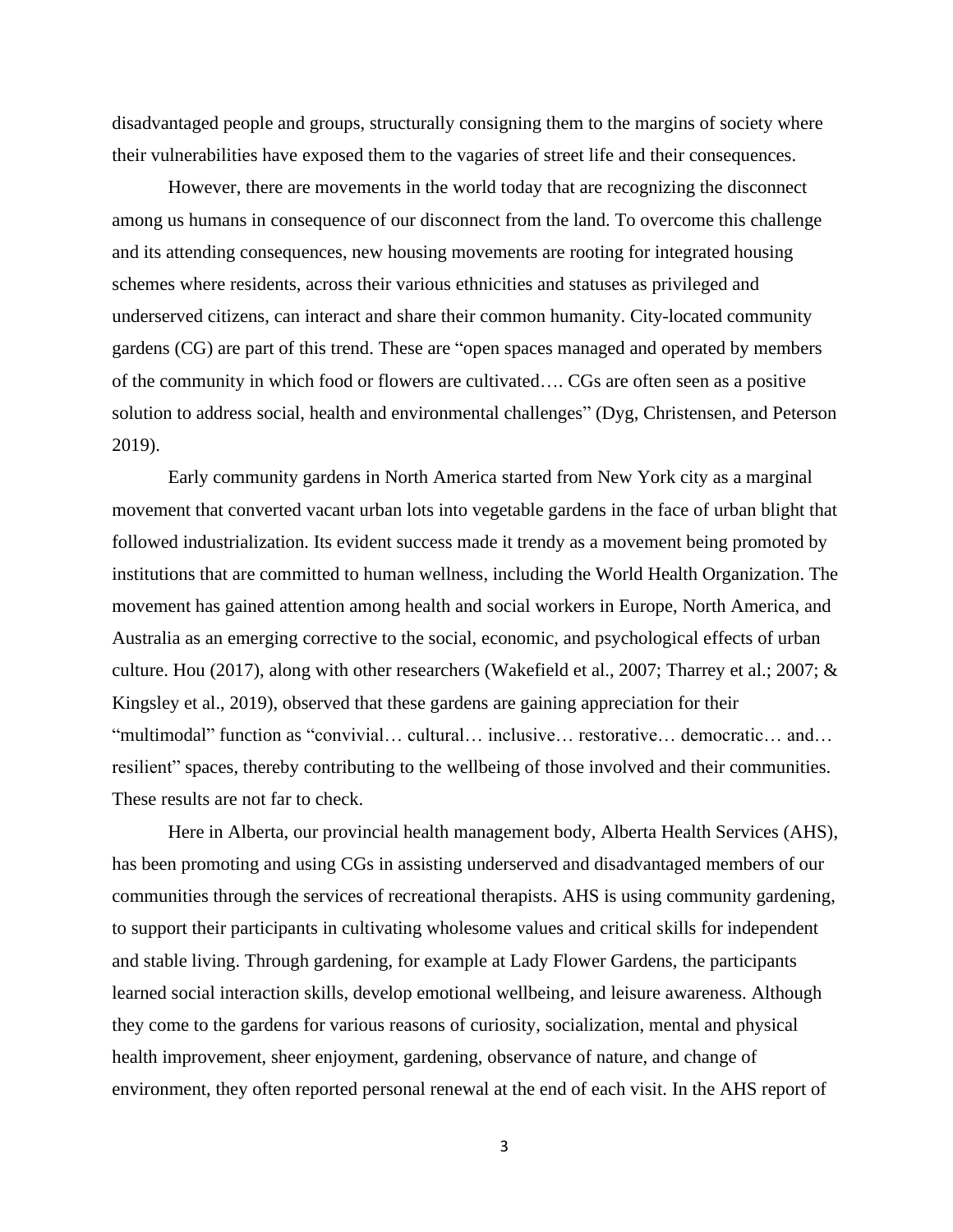the difficult pandemic year of 2020, the participants indicated a sense of fulfillment as they shovelled dirt, pulled out weeds, harvested vegetables for Edmonton Food Bank, walked in the forest and watched birds, often returning to their base with new sense of personal achievements (Amy Delday, 2020). What a significant experience for mental health! It is no wonder that CGs are also increasingly being incorporated into social housing programs through which broken and underserved people are regaining mastery over their lives.

Broadly speaking there are five significant ways the multidimensional value of CGs plays out. The first is that CGs in social housing generate social capital for members of the community. They provide the arena for interaction among residents, just as water holes and streams served communities in ancient times as places of social interaction. Whether they are run collectively or by allotted plots, gardening provides participating residents meaningful subject to deliberate upon, on which to exchange ideas, and forge sustained relationship. This experience breaks the cycle of social isolation that modern life imposes on all of us and steers the vulnerable elements away from slacking back into their defeating habits. In breaking social isolation, CGs in social housing thus provide the engaging environment for those intent on changing the scripts of their lives for the better.

Secondly, CG provides community members skills in food production. This is important for persons coming from houselessness and addiction, who might not have productive skills to support themselves and contribute meaningfully to society. Just as agriculture taught us to settle down and develop capacity as human communities, participating in CG can help those who have not been steady to develop that critical ability for focus, develop economic independence, and contribute to food security. Skills in food production is not only easy to grasp through cycles of repetition, but the tools also to start with are affordable and readily available to the learnergardener unlike other skill-learning that require expensive tools.

There is a sense of achievement that comes with gardening, and this is the third way the multimodal nature of CG plays out. Persons coming from disadvantaged backgrounds may not have experienced personal achievements for which they can be proud of. Many reasons can be adduced for this. In the city environment, for example, some disadvantaged people may not be able to function with the rhythm of chronological time as required by employers. Since this ability is essential to stability in employment, they may not be able to keep their jobs. Gardening provides a relatively flexible vocation through which they can gradually synchronize their

4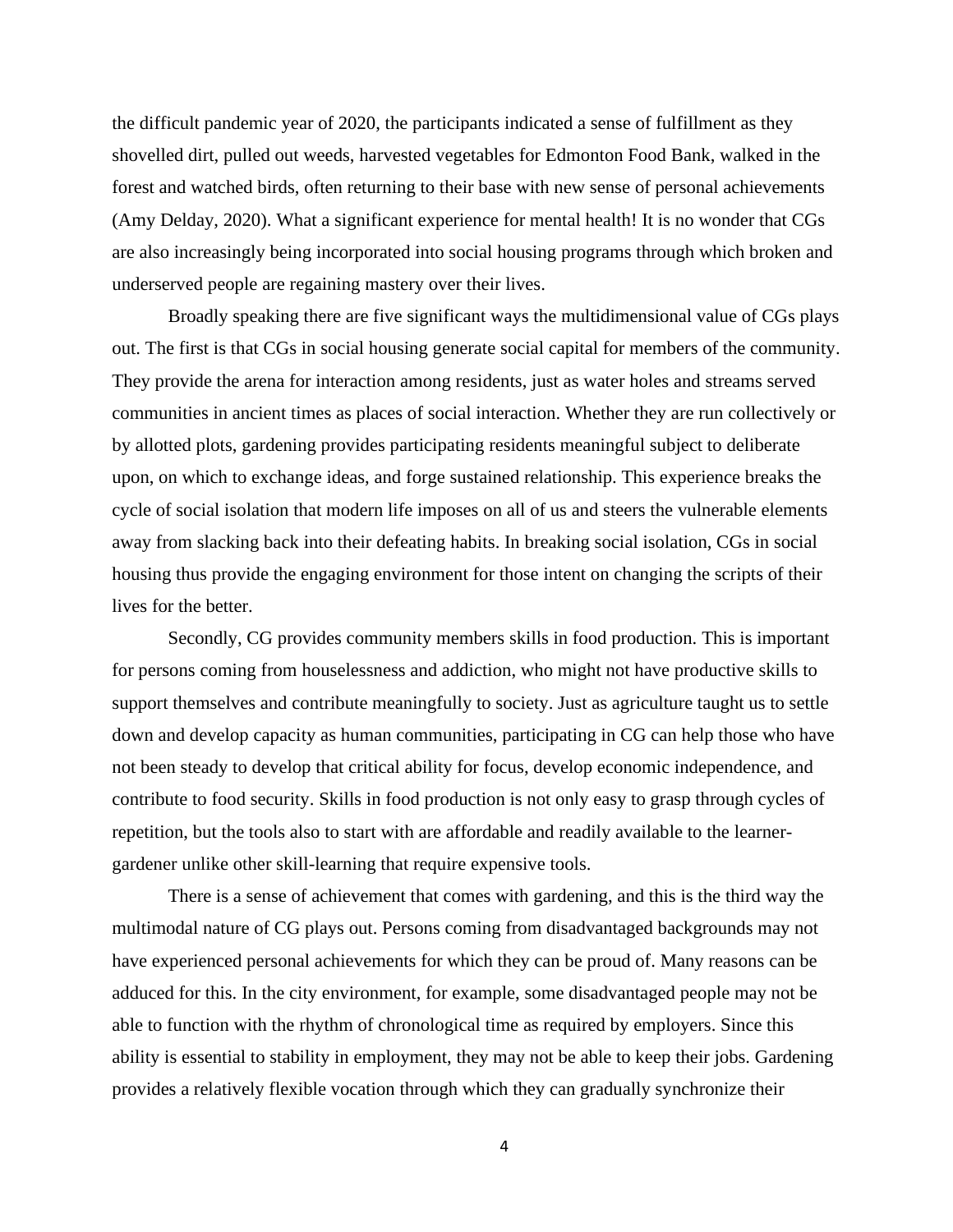lifestyles to begin to learn the disciplines of sowing their seeds, nurturing them, and watching them come to fruition. Two things are happening simultaneously here. The gardener is cultivating character for personal and communal usefulness by learning the lessons of patient waiting. Secondly, they are self-affirming their dignity as producers and not mere consumers.



The fourth way CGs serve communities is that through the opportunities they offer disadvantaged people, they set them on the path of wholeness. This happens as they develop focus, gain skills, function in affirmative social relationships, experience achievements through gardening, and gain self-understanding as significant contributors to self and society. These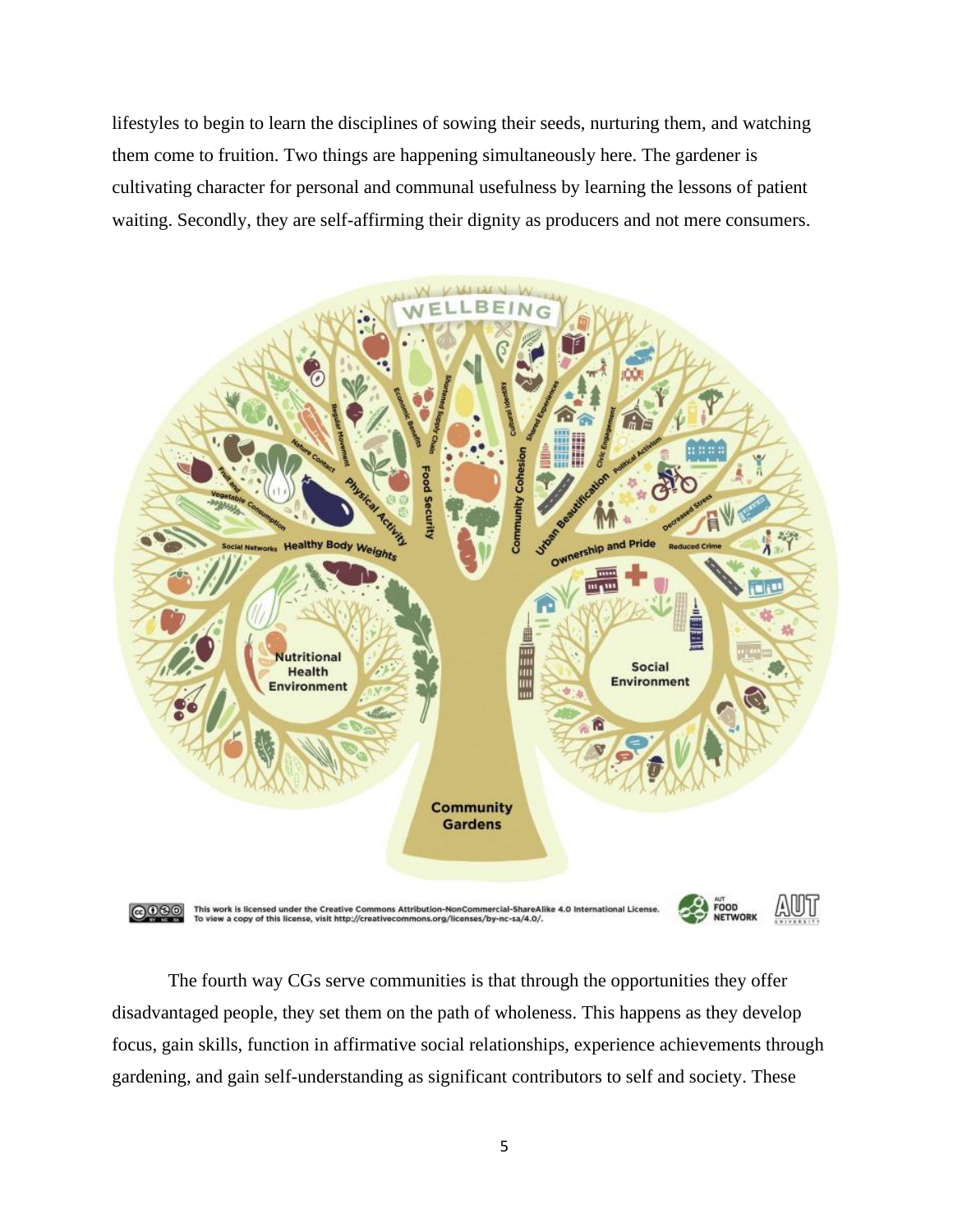experiences improve their self-esteem, help them to gain confidence, and positively impact their mental health.

Finally, urban community gardens serve all of us irrespective of our advantages or disadvantages as urban dwellers. They filter the air we breathe to rid it of the toxins we pump from our automobiles. They soften the environment against the hard concrete floors and structures in our cities and the blinding glares from their curtain walls. We marvel at their apparent beauty as they tower above us, but we are not mindful of their destructive impacts on the lives of our winged neighbours, the birds, as they fly withing and across our cities. CGs mitigate the negative impacts of our structures, especially the reflected heat of the sun and glare, on our outdoor spaces. They provide tree branches and blooms as cafés and rendezvous for our winged friends – birds, bees, and butterflies – who contribute their nature-allotted service of pollinating our plants for necessary food yield. However we see them, CGs add value to the urban environment, provide us opportunity to mutually contribute to the quality of our lives. These and other individual and communal benefits have been documented in holistic approaches to human wellness in Europe, Australia and North America, examples of which are herein listed:

Delday, Amy. 2020. Lady Flower Gardens - Alberta Health Services 2020 report.

- Dyg, Pernille Malberg, Søren Christensen, & Corissa Jade Peterson, 2019. Community gardens and wellbeing amongst vulnerable populations: A thematic review. *Health Promotion International*: 1–14. doi: 10.1093/heapro/daz067.
- Ecotipping point Urban community gardening (New York City) [https://www.youtube.com/watch?v=WDf0cbPPbJg&feature=emb\\_logo.](https://www.youtube.com/watch?v=WDf0cbPPbJg&feature=emb_logo)
- Hou, Jeffrey. 2017. Urban community gardens as multimodal social spaces. In *Greening cities: Forms and functions*. Ed. P.Y. Tan & C.Y. Jim, 113-30. Singapore: Springer Nature. doi 10.1007/978-981-10-4113-6\_6.
- Kingsley, Jonathan, et al., 2019. A systematic review protocol investigating community gardening impact measures. *International Journal of Environmental Research and Public Health* 2019, 16, 3430. doi:10.3390/ijerph16183430.
- Toronto Community Food Animators. 2010. Toronto community housing community garden strategy.

[https://foodshare.net/custom/uploads/2015/11/TCH\\_Community\\_Garden\\_Strategy\\_2010.](https://foodshare.net/custom/uploads/2015/11/TCH_Community_Garden_Strategy_2010.pdf) [pdf.](https://foodshare.net/custom/uploads/2015/11/TCH_Community_Garden_Strategy_2010.pdf)

Truong, S., et al. 2018. The impact of Royal Botanic Gardens' community greening program on perceived health, wellbeing, and social benefits in social housing communities in NSW: Research report. Sydney, NSW: Centre for Educational Research, Western Sydney University. doi: 10.4225/35/5ad9684c3e724.

[https://researchdirect.westernsydney.edu.au/islandora/object/uws%3A46369/datastream/](https://researchdirect.westernsydney.edu.au/islandora/object/uws%3A46369/datastream/PDF/view) [PDF/view](https://researchdirect.westernsydney.edu.au/islandora/object/uws%3A46369/datastream/PDF/view)